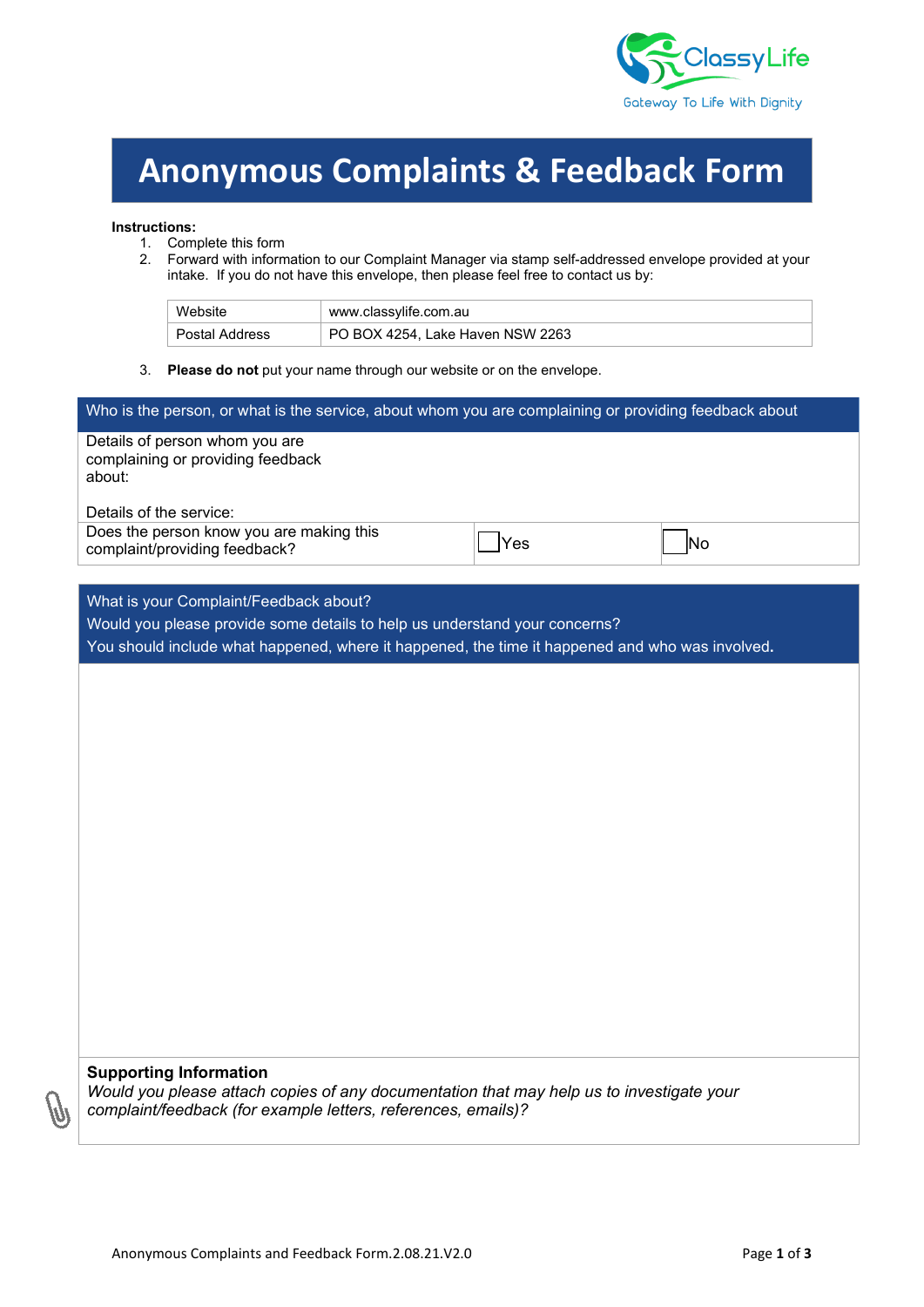

What outcomes are you seeking because of the complaint/feedback?